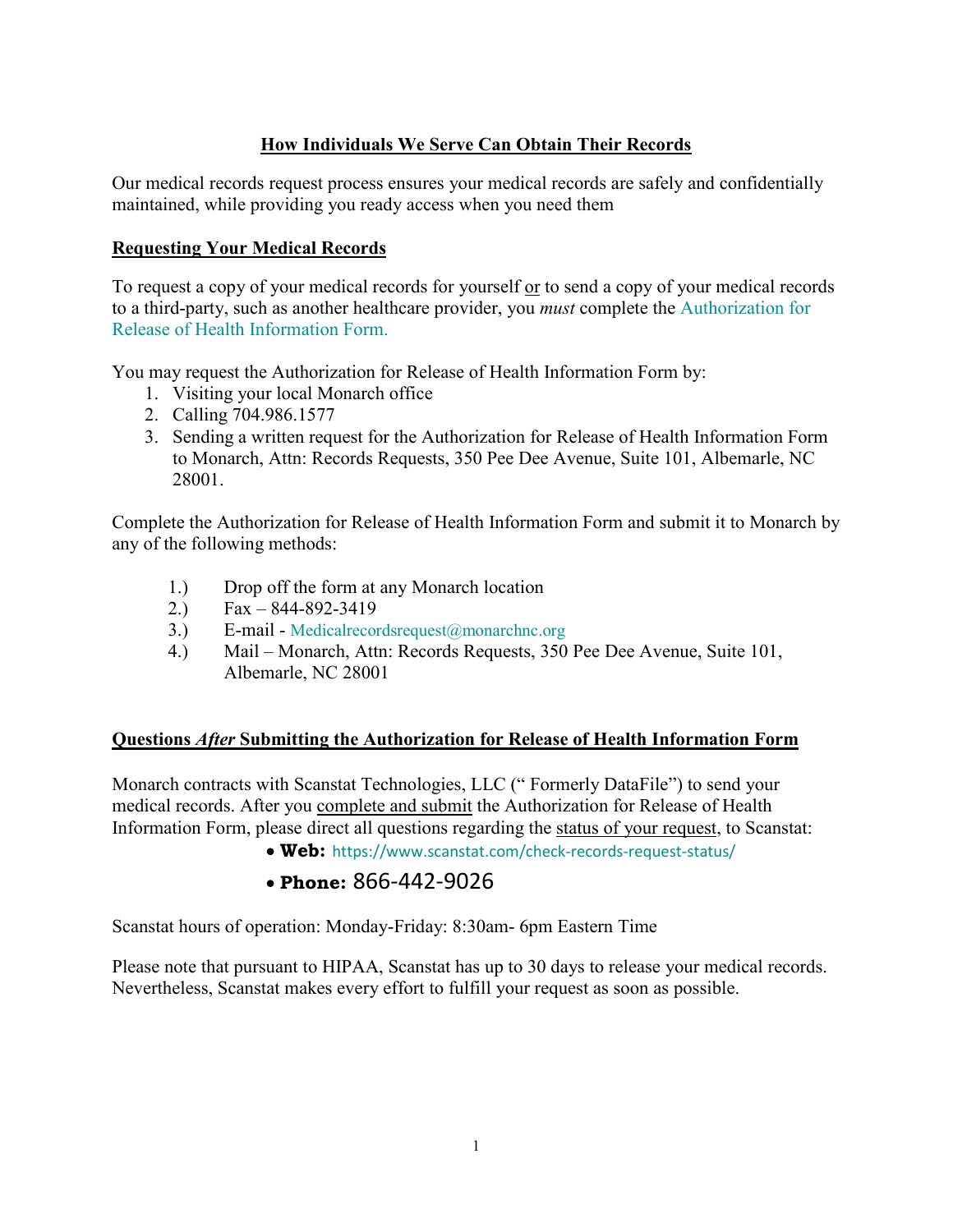# Medical Records – Frequently Asked Questions

# **How do I obtain copies of medical records for a minor?**

The parent, guardian, or legal representative must complete, sign and, date the Authorization for Release of Health Information Form, unless the minor is emancipated. In North Carolina, a minor may be emancipated by: (1) getting married; (2) obtaining a court order of emancipation; or (3) entering the armed forces with parental consent.

If the minor consented to their outpatient treatment for mental health without parental consent, the minor may sign the Authorization for Release of Health Information Form. **Patients 18 and older:** Under most circumstances, patients over 18 must sign for themselves. If the patient has a legal guardian or otherwise lacks capacity, please see below.

# **How do I obtain copies of medical records for someone who lacks legal capacity or is unable to sign, such as an incompetent adult?**

If you are requesting medical records for a patient who lacks legal capacity or is unable to sign, an authorized personal representative may sign the Authorization for Release of Health Information Form. Please submit written proof of authority, such as court-appointed guardian documentation or other legally appointed representative documentation, when you submit the form.

# **How can I request medical records for a deceased patient?**

Deceased patient records are still protected under HIPAA. In addition to a signed authorization, please submit documentation of your legal authority to act on behalf of the estate (such as, letters of testamentary or letters of administration).

Also, a family member or other person who was involved in the decedent's health care or payment for care prior to the individual's death, may obtain the decedent's records, unless doing so is inconsistent with any prior expressed preference of the decedent. The information released, however, is limited to that which is relevant to the person's involvement in the decedent's care or payment for care.

# **Can you give me my medical information over the phone?**

No. Our [medical records request process](https://www.carolinashealthcare.org/for-patients-visitors/medical-records) ensures your medical records are confidentially maintained, while providing you ready access when you need them.

# **How long will it take to receive my records?**

Monarch contracts with Scanstat Technologies, LLC (" formerly DataFile") to send your medical records. Pursuant to HIPAA, Scanstat has up to 30 days to send your medical records. Nevertheless, DataFile makes every effort to fulfill your request as soon as possible.

# **How will the information I requested be sent to me?**

You can state the delivery method by which you would like Scanstat to send your records. But, if no delivery is selected, Scanstat will send your records via e-mail. If no e-mail address is provided, Scanstat will send your records by regular mail.